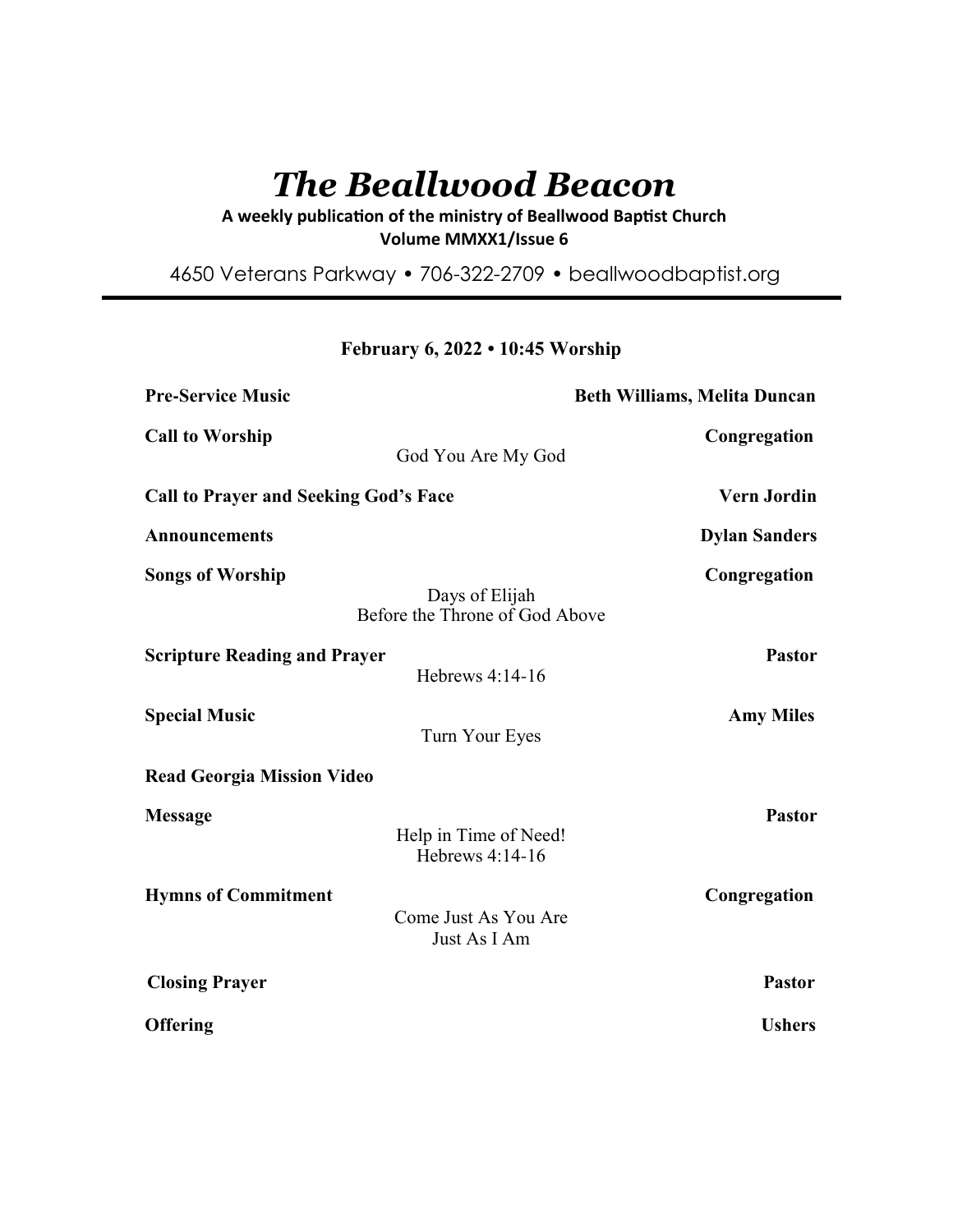#### **Ministerial Staff:**

**Billy F. Duncan** *Senior Pastor*  706-718-2260

#### **Dylan Sanders**

Associate Pastor Family/Student Ministry 706-773-5772

**Scott Bush**  Interim Music Minister

**Vern Jordin** *Minister to Sr. Adults 706-615-5212* 

> **Jason Chuong**  *Vietnamese Mission Pastor*

**Amy Miles** *Preschool/Children's Director* 

**For the Record:**  January 30, 2022

#### **1/30/22 Bible Study**

SS Enrolled: 228 Attendance: 87 Visitors: 6

# **Financial Statistics**

2022 Monthly Budget Needs: \$52,358.66

**January** General Offering: \$114,680.43

General Offering: January 30: \$38,771.50

2022 Giving to Capital Improvements Fund: \$525.00

# *From the Pastor's Heart*

 Beginning Monday night, February 7, we will begin our week of prayer for Beallwood. Each year for several years, excluding last year, we have spent a week in January or February praying for the specific needs and concerns of our church family. We will begin this on Monday night, February 7, and conclude on Friday evening, February 11. The prayer meeting will last only one hour. We will begin at 6:00, and it will close at 7:00. I want to appeal, ask, and encourage our church family to please attend this prayer time during that week. Our church family needs to pray together; we need to seek the face of God and bring before the Lord many of our personal needs and the cooperate needs of our church. I know that we are again having issues with the virus, but we will have ample space for everyone to social distance. The prayer needs for that week are significant. Each night will have a different focus. After an opening song, opening welcome, and prayer, we will share the needs for that night, and then we will begin our prayer time. The prayer time will conclude with a closing Scripture reading at 6:55, and then we will be on our way home. The prayer focus on Monday will be the Beallwood family and her spiritual needs; Tuesday will be our Read Georgia initiative with Allen Elementary (Staff from the School will be present); Wednesday will be the City of Columbus, with Mayor Skip Henderson being present to share the critical needs of our city; Thursday will be Cross Over 907, with Jimmy Blanton being present to share critical needs from that zip code; and on Friday we will be focusing on the mission opportunities for 2022.

 I read this quote years back from Oswald Chambers about prayer. May I share this with you to encourage us all to come to the week of prayer. "We tend to use prayer as a last resort, but God wants it to be our first line of defense. We pray when there's nothing else we can do, but God wants us to pray before we do anything at all. Most of us would prefer, however, to spend our time doing something that will get immediate results. We don't want to wait for God to resolve matters in His good time because His idea of 'good time' is seldom in sync with ours."

 May the Lord bless you and give you His grace and power each day. May He guide us all to seek His face. I will see you on Monday night!

Brother Billy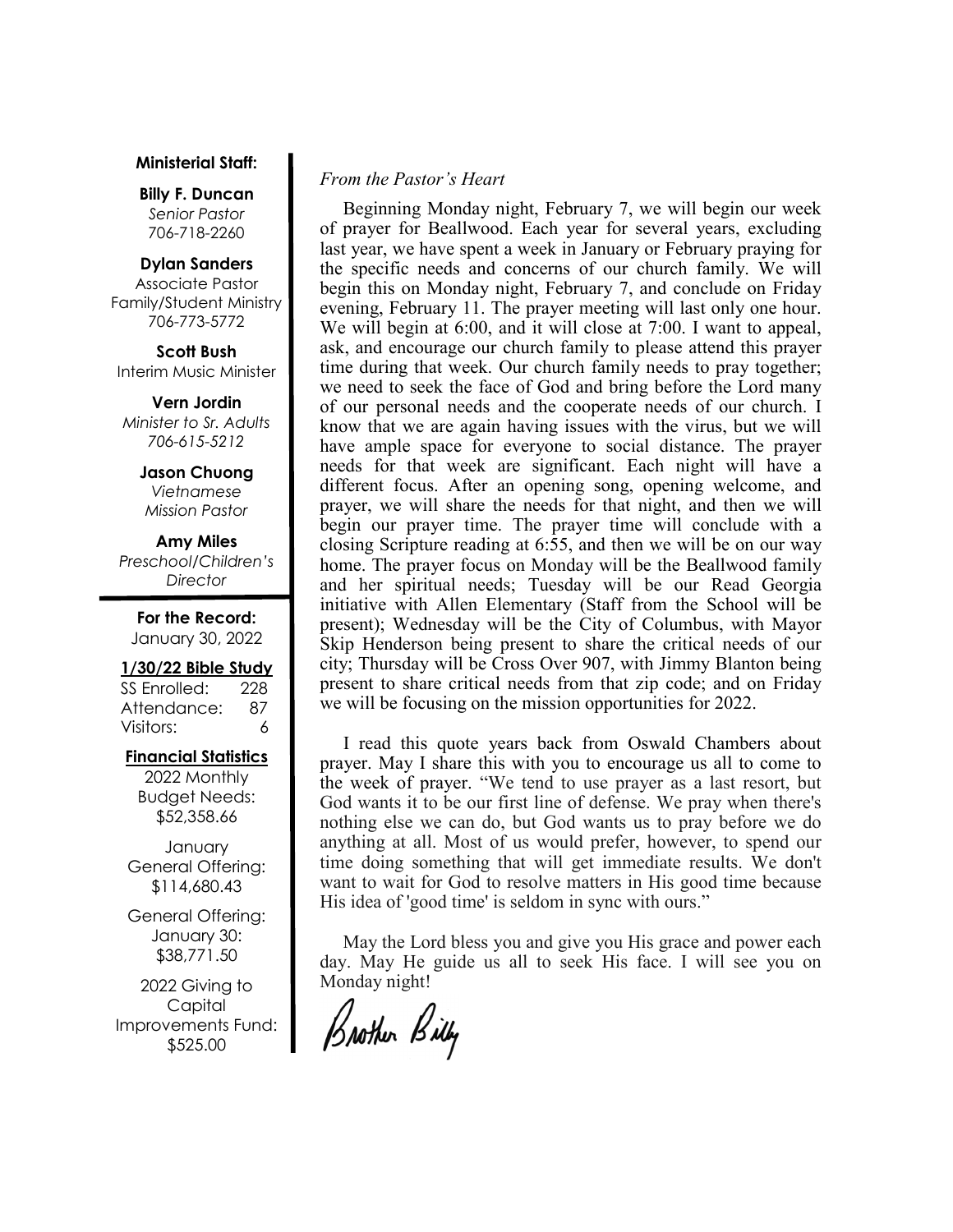#### **Sunday, February 6 Schedule**

9:30 a.m. Bible Study

10:45 a.m. Morning Worship Livestreamed on facebook.com/ beallwoodbaptist, beallwoodbaptist.org/watch, or youtube.com/beallwoodbc.

5:00 p.m. Sunday Night Live

## **February 6 Beallwood in Action**

Deacon of the Week: Tommy Williams

S.S. Greeters: Dianne Harrison, Tommy Miles

Ushers: Gary Allen, Mike Benson, Tommy Miles

> Sound/Media: Ray Burton, Darlene Cooper

Childcare Babies/Toddlers: Angela Burton, Deb McLoughlin 3's-K: Jay McLoughlin, Linda Smith

Monday Counters: Rebecca Graham, Tonia Williams

> **Mission Strategy Team** *Today*, 3:30 p.m.

# **Beallwood Week of Prayer**

Monday, February 7-11 6:00-7:00 p.m. Childcare Provided for ages Birth-5

#### **Celebration Choir Rehearsal**

Wednesday, February 9 Immediately Following Prayer Focus

#### **AWANA**

Wednesday, February 9, 6:00 p.m. "Green" Theme Night

#### **Senior Adult Ministry**

Brown Bag Bible Study

#### **2022 Altar Flowers Ministry**

Today the altar flowers are placed by Warren and Susan McLelland in loving memory of their mothers.

February 27 is available for providing altar flowers. The sign-up sheet is on the main bulletin board.

#### **Student Ministry**

Youth S.N.L., *Tonight*, 5:00 p.m.

Youth Midweek Wednesday, February 9, 6:00 p.m.

Interest Meeting Sunday, February 13, following morning worship Non-committal meeting for all who are interested in our youth. Lunch Provided RSVP to Dylan at 706-773-5772

#### **Church Conference and Fellowship**

Sunday, February 13, 5:00 p.m. Church-wide fellowship following Bring Finger Foods

# **Vacation Bible School Volunteers**

Sunday, February 20 A brief meeting will be held immediately following morning worship in the Fellowship Hall.

# **Family Fun Festival Friday the ???????**

The festival has been postponed due to the increase in Covid virus infections. The new date will be released as soon as possible.

Caleb's Crew will sponsor the "FFFFthe???????" with refreshments starting at 6:00 p.m. Games include 'Bean the Philistine,' 'To & Fro Volleyball' (seated), 'Jericho Jenga,' 'Kings of Israel Checkers,' and 'Bible Jeopardy.' You will **not** want to miss the FUN!!!